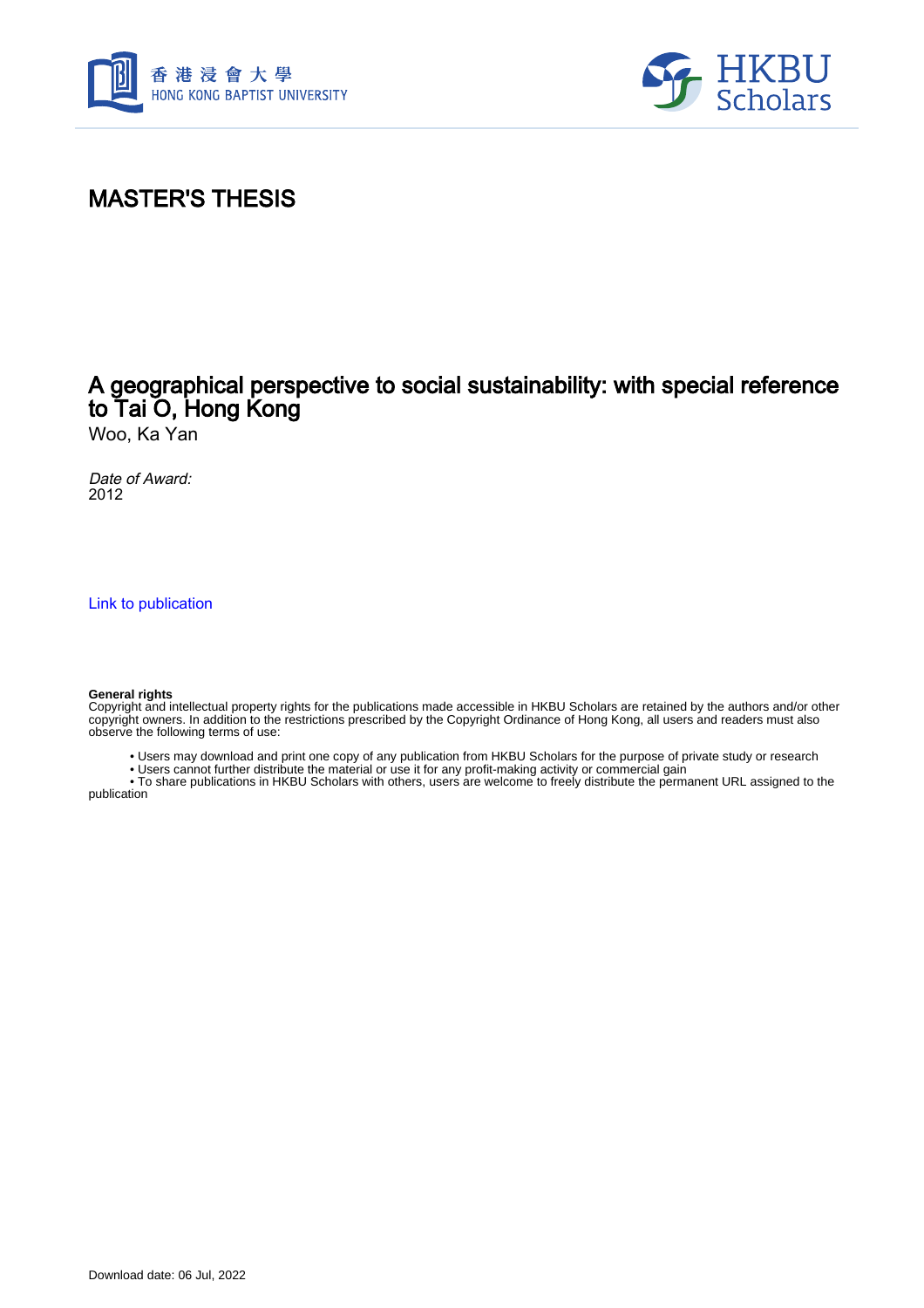A Geographical Perspective to Social Sustainability: With Special Reference to Tai O, Hong Kong

WOO Ka Yan

A thesis submitted in partial fulfillment of the requirements for the degree of Master of Philosophy

> Principal Supervisor: Dr. CHUNG Him Hong Kong Baptist University

> > December 2011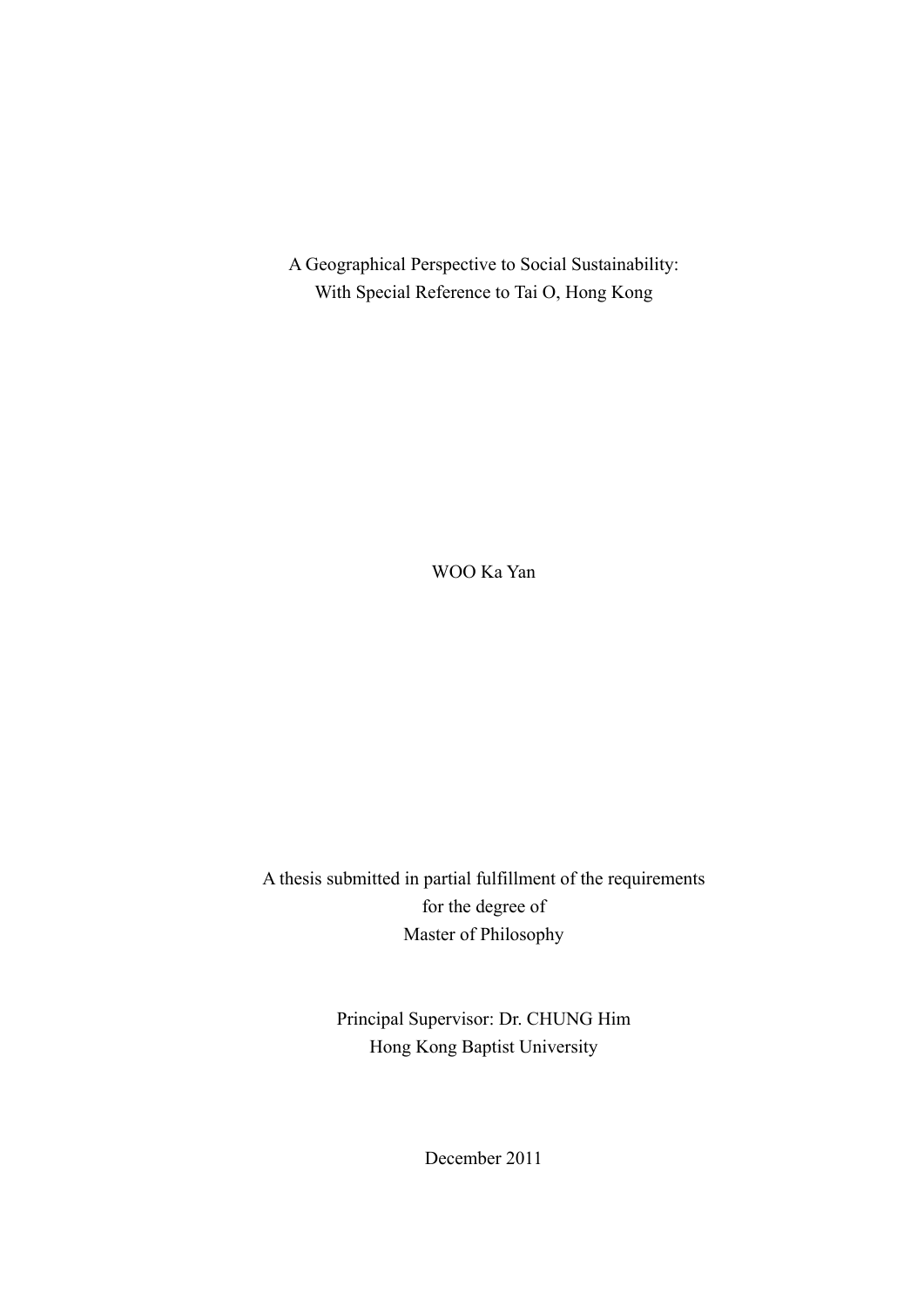#### **ABSTRACT**

This study is about social sustainability and the planning for it in Hong Kong. Social sustainability is not a new idea. It has been developed, investigated, discussed, and applied for over three decades. Despite the long discussion of it, the idea has remained vague and unclear. Not only a universal definition, but also a set of common agree practice is missing. As a result, a variety of interpretation has been observed under different projects.

The inadequacies call for a new perspective to guide the discussion of social sustainability and to advance the knowledge generated from it. It is therefore the objective of this study to suggest looking social sustainability from the geographical perspective. Taking geographical concepts, such as people and place relationship, spatial uniqueness and place, into consideration, this study seeks to develop a better framework for achieving social sustainability.

Employing the revitalization of Tai O, a small community in Hong Kong, as a case study, this research also investigates how the idea of social sustainability is interpreted locally; and how the idea is translated into government plans. Through this investigation, the way that sustainable development is interpreted and implemented in Hong Kong is discussed. Particular attentions are put on the planning of a 'sustainable community' in Tai O. Investigating the government's tourist-based planning suggestions and local residents' response, this study suggests that the top-down imposed plan is going to destroy rather than revitalize Tai O. Not only the plan fails to meet local need, its understanding on local characteristic remains superficial. Such failure, as this study suggests, is the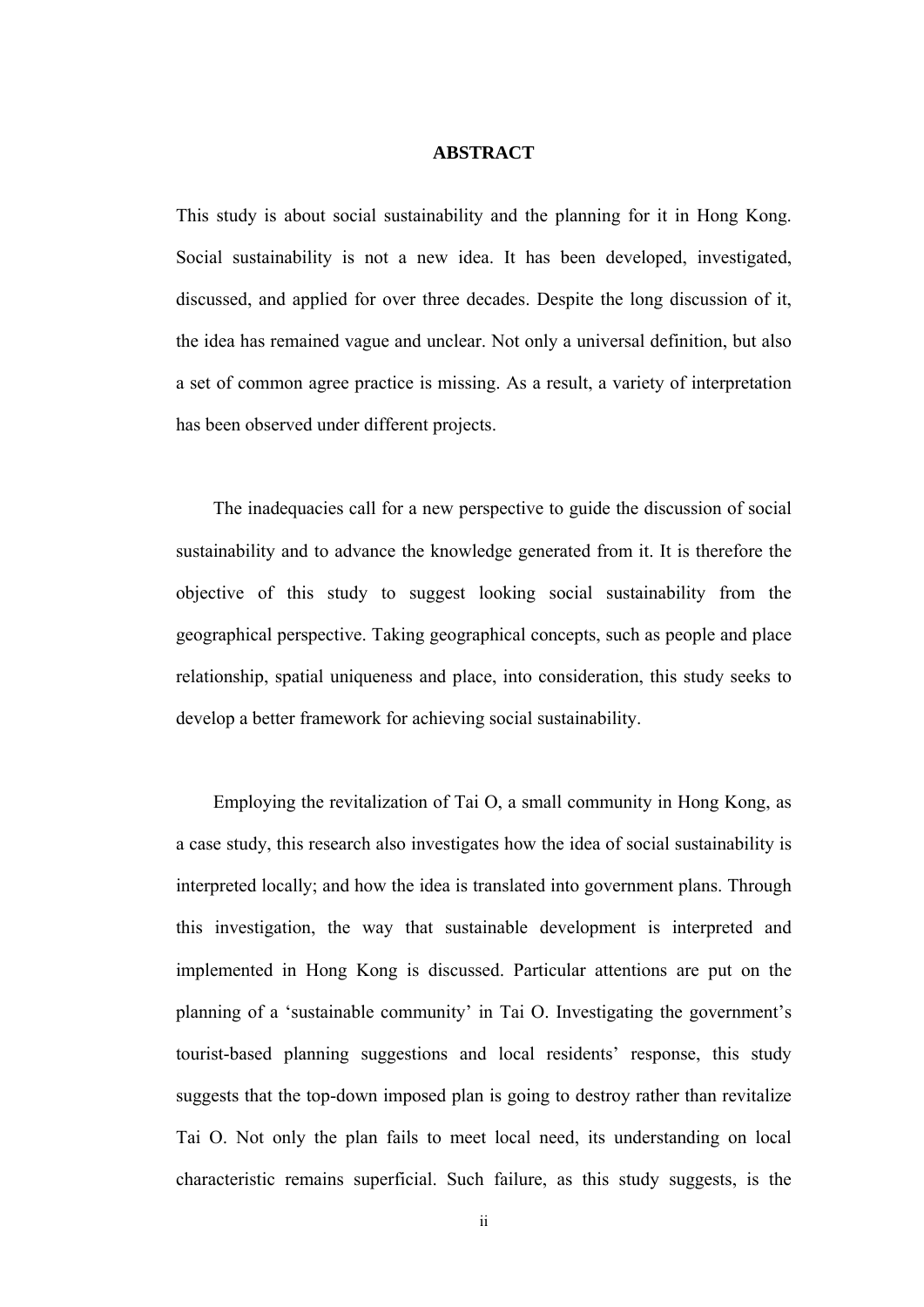failure to think geographically. It is, therefore, imperative to incorporate geographical ideas into the discussion and planning for a socially sustainable Tai O.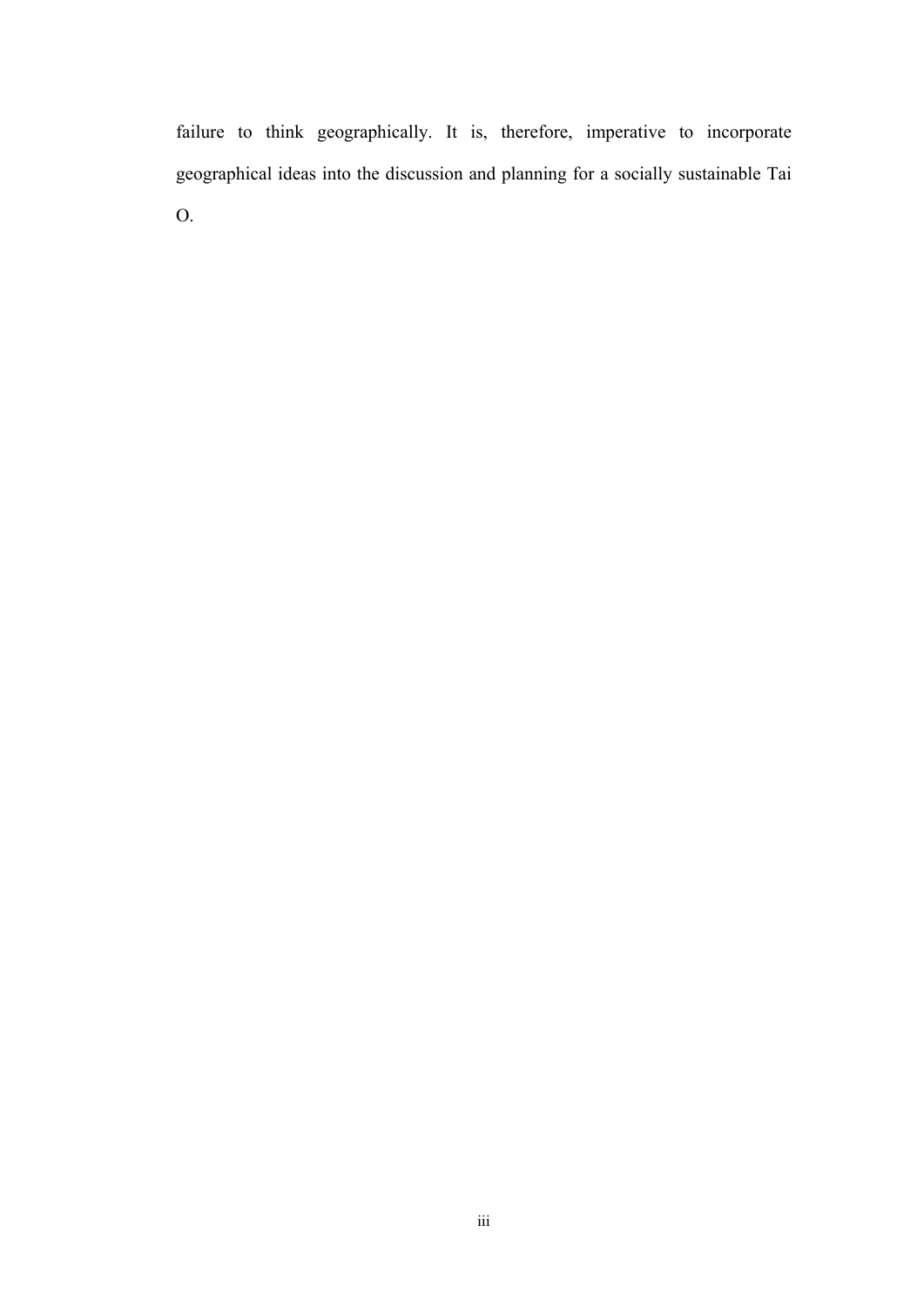### **TABLE OF CONTENTS**

| iv |
|----|
|    |
|    |
| ix |
|    |

## **Chapter One INTRODUCTION**

# **Chapter Two SUSTAINABLE DEVELOPMENT AND ITS SOCIAL DIMENSION**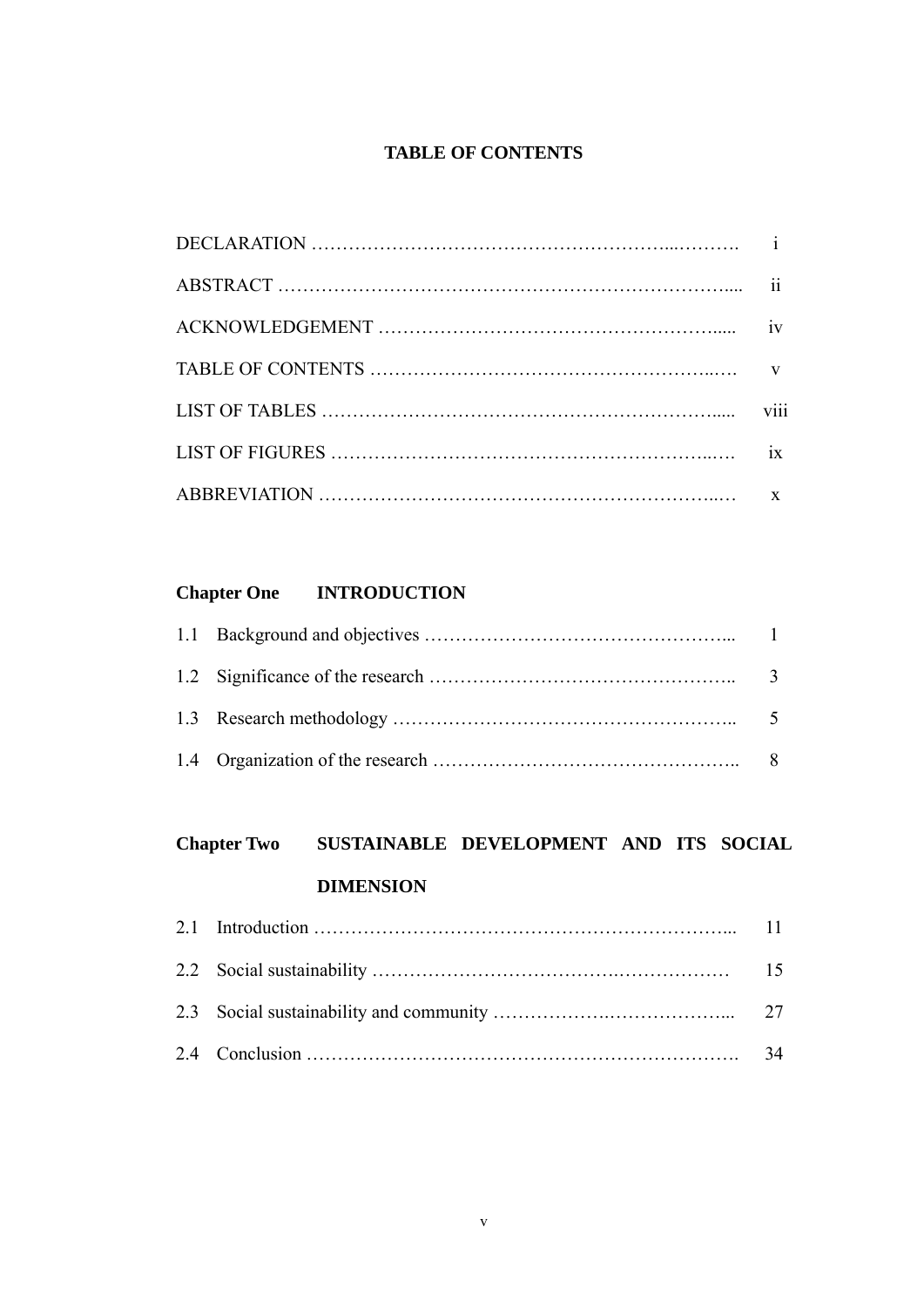# **Chapter Three INCORPORATING GEOGRAPHY WITH SOCIAL SUSTAINABILITY**

|  | 36 |
|--|----|
|  |    |
|  |    |
|  |    |

### **Chapter Four SUSTAINABLE DEVELOPMENT IN HONG KONG**

|  | 64 |
|--|----|

# **Chapter Five PLANNING FOR SUSTAINABILITY IN TAI O,**

### **HONG KONG**

| 5.3 Revitalising or destroying Tai O: an analysis of planning suggestions . 79 |  |
|--------------------------------------------------------------------------------|--|
|                                                                                |  |

### **Chapter Six CONCLUSION**

| 6.2 Planning for social sustainability for Tai O: what could be done?  101 |  |
|----------------------------------------------------------------------------|--|
|                                                                            |  |